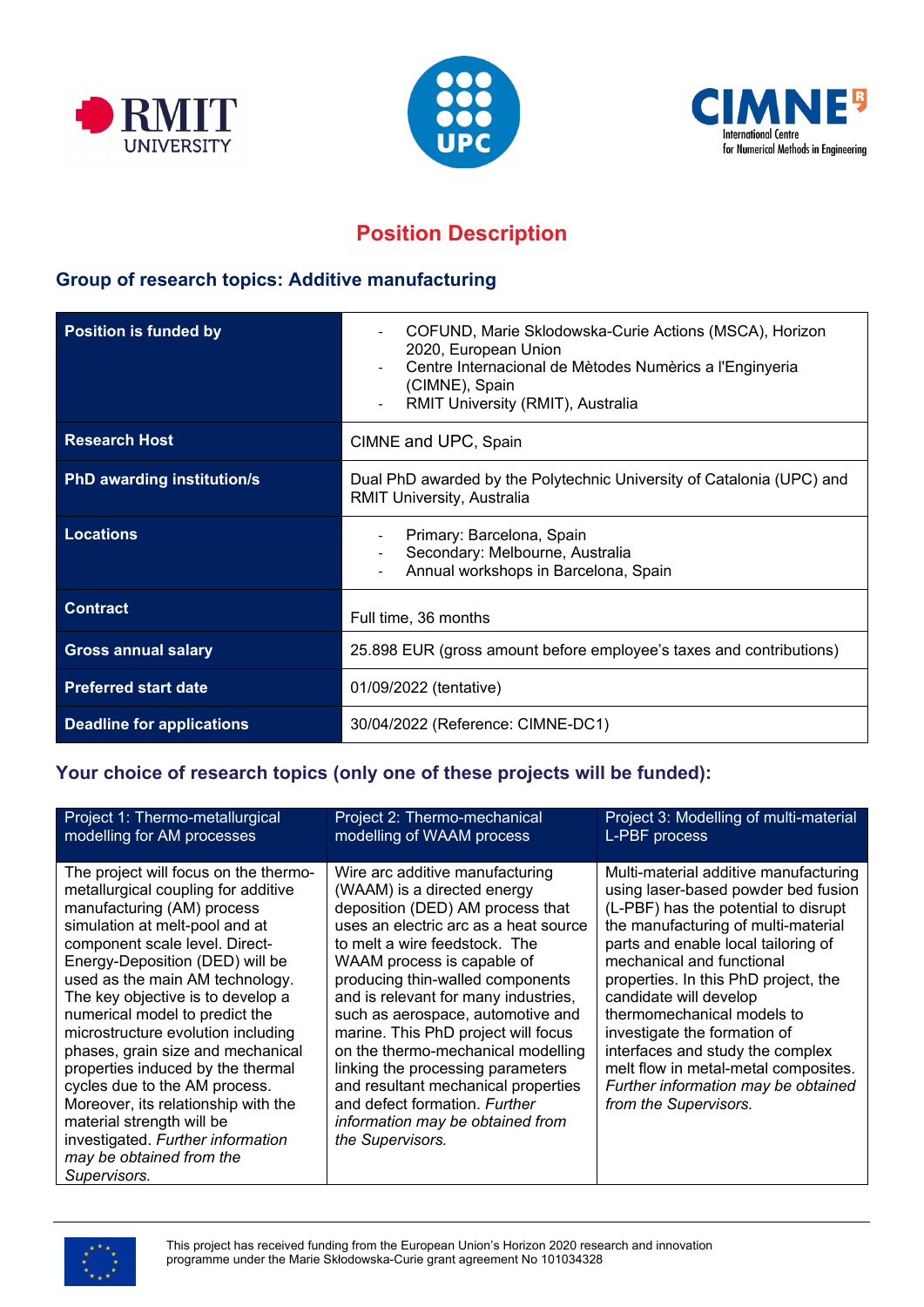





#### **Supervisors:**

Prof. Michele Chiumenti (CIMNE) **and** A/Prof. Andrey Molotnikov (RMIT), Prof Raj Das (RMIT)

**Research Fields:** Computational mechanics, Advanced manufacturing and mechatronics, Applied science, Mechanical and Automotive engineering, Distributed Computing,

### **REDI**

The REDI (RMIT European Doctoral Innovators) program is a unique opportunity offering excellent PhD conditions including enviable international experience, top-class research discipline and transversal skills training as well as networking with academic and industry leaders across 60+ supporting partners and 12 countries. As a REDI researcher you will be:

- enrolled by two entities, with the chance to be awarded dual doctorates and gain alumni status from multiple institutions, including the Marie Curie Alumni Association.
- seeing the world and spending a year at RMIT University in Melbourne, Australia (ranked in the top 20 of universities under 50 years old in the world).
- part of a rich multidisciplinary network of researchers and supervisors who come together in annual, week-long training events in Barcelona.
- working closely with industry and gaining experience with the 40+ leading companies supporting the program.
- earning a salary above national standards for doctoral positions with full social security benefits (with further support available for eligible researchers with additional needs).
- receiving support and guidance from two highest-calibre, experienced supervisors with high PhD completion rates.
- enhancing your career prospects through comprehensive technical and transversal skills training from leading institutions, intersectoral and international experience and mentoring.
- working on innovative and exciting projects of high commercial and societal value with up to four years to complete your research.

### **For more information visit: rediprogram.eu**

# **Are you REDI? (Expected Profile)**

**Your background and skills**: You should possess advanced knowledge of Continuum and Computational Mechanics (master level) and Material science (metallurgy). Likewise, programming skills, like Fortran 2008 Object-Oriented, are considered an asset. Lastly, high working knowledge of English (Minimum B2) is required.

**Your work experience**: Professional experience is not required.

**Your research experience**: Research experience in Computational Mechanics, FE method including writing of user subroutines, programming skills (object oriented) and metallurgy is required.

## **Employment Benefits and Conditions**

CIMNE offers a 36-months position based in Barcelona (Spain), extendable up to 48 months in duly justified cases. International travel is foreseen, including to Australia (up to 12 months). There is a probation period of three (3) months and there are 40 working hours per week.

The remuneration, in line with the European Commission rules for Marie Skłodowska-Curie grant holders, will consist of a gross annual salary of est. 25.898 EUR gross per year (gross amount before employee's taxes and contributions). Of this amount, the estimated net salary to be perceived by the Researcher is est. 1.704 EUR net per month\*. However, the definite amount to be received by the Researcher is subject to national tax legislation. For more information on the estimated net salary, please use the [net salary calculator.](https://cincodias.elpais.com/herramientas/calculadora-sueldo-neto/)

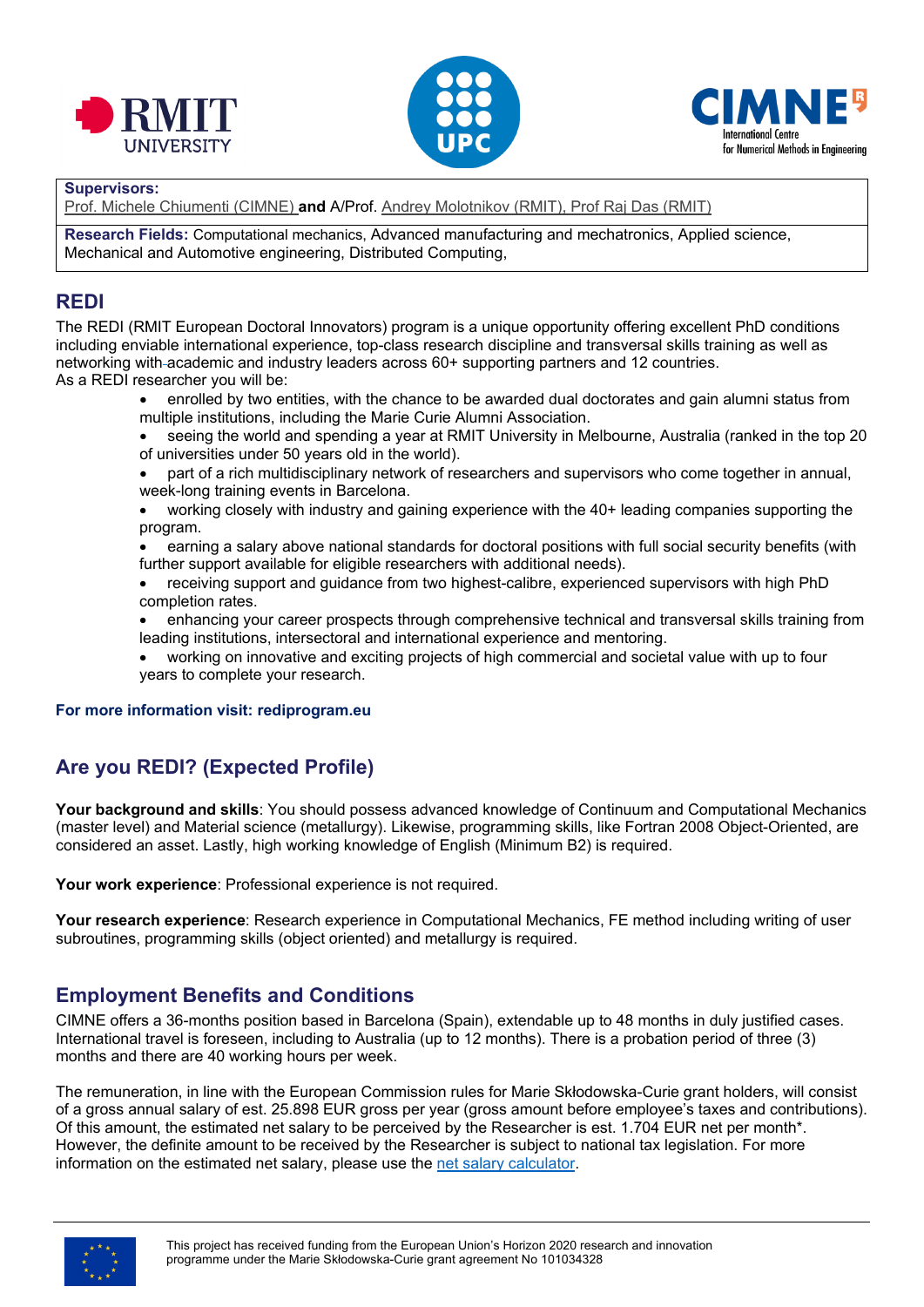





*\*Net salaries can fluctuate in accordance with an individual's personal circumstances (marital status, age, disability, family and dependents, etc. The above indicative net salaries offer an approximation of what a single person in their early 20s could expect to receive in their bank account after taxes.*

#### **Benefits include**:

- 23 days paid holiday leave
- Sick leave
- Parental leave

• The candidate will have access to HPC CIMNE computational cluster ([https://hpc.cimne.upc.edu\)](https://hpc.cimne.upc.edu/) and also have access to the experimental facilities at RMIT Centre for Additive Manufacturing ([www.rmit.edu.au/research/cam](http://www.rmit.edu.au/research/cam))

• 1,000€ yearly travel allowance to cover flights and accommodation to participate in the annual workshop at RMIT Europe in Barcelona (Spain)

• 10,000€ allowance to cover flights and living expenses for up to 12 months in Australia

For more details, please see: [https://doctorat.upc.edu/en/programmes/structural-analysis?set\\_language=en](https://doctorat.upc.edu/en/programmes/structural-analysis?set_language=en)

# **REDI to apply? First a little more about us…**

### **CIMNE**

The International Center for Numerical Methods in Engineering (CIMNE) was founded in 1987 at the heart of the Technical University of Catalonia (UPC) under the auspices of UNESCO. CIMNE is an autonomous research and development center, currently employing some 250 scientists from 30 different countries worldwide.

CIMNE has been recently awarded with the "Severo Ochoa Centre of Excellence". This Excellence Award recognized the international leadership of CIMNE and positions our center in the lists of top research centers in Spain for its outstanding role in the development of numerical methods and its application to many different fields in science and technology.

The research activities of CIMNE aim to promote and foster advances in the development and application of numerical methods and computational techniques for the solution of engineering problems in an international context.

CIMNE offers support in finding accommodation and assistance with visa and work permit.

For more information, visit: <https://www.cimne.com/>

### **RMIT**

RMIT is a global university of technology, design and enterprise, ranked in the top 20 of universities under 50 years old in the world. World-class people, leading edge resources, collaboration with industry partners and multidisciplinary approaches are just a few of the trademarks of research at RMIT, which boasts almost 90,000 students and campuses in Australia, Vietnam, a centre in Barcelona, Spain and research and industry partners on every continent.

As Doctoral Student at RMIT you will be able to benefit from a wide range of training and mentoring opportunities including:

- **The PhD Up** program offering a huge range of workshops, seminars and short courses to build research knowledge and skills, including research writing, publishing, research methods, ethics, project management and careers (see more at: [https://www.rmit.edu.au/students/student](https://www.rmit.edu.au/students/student-essentials/information-for/research-candidates/enriching-your-candidature/phd-up-program)-essentials/information-for/research[candidates/enriching-your-candidature/phd-up-program\)](https://www.rmit.edu.au/students/student-essentials/information-for/research-candidates/enriching-your-candidature/phd-up-program)
- **RMIT PhD Online Modules**, designed specifically for PhD students, including *Researching your literature review, Writing a research proposal, Choosing where to publish, Writing for Publication, Research Integrity*, etc.
- **RMIT Creds**, RMIT's Digital Credentials Platform, which includes over 80 credentials covering a wide range of topics such as *Understanding Responsible Research and Innovation, Academic Integrity Awareness,*

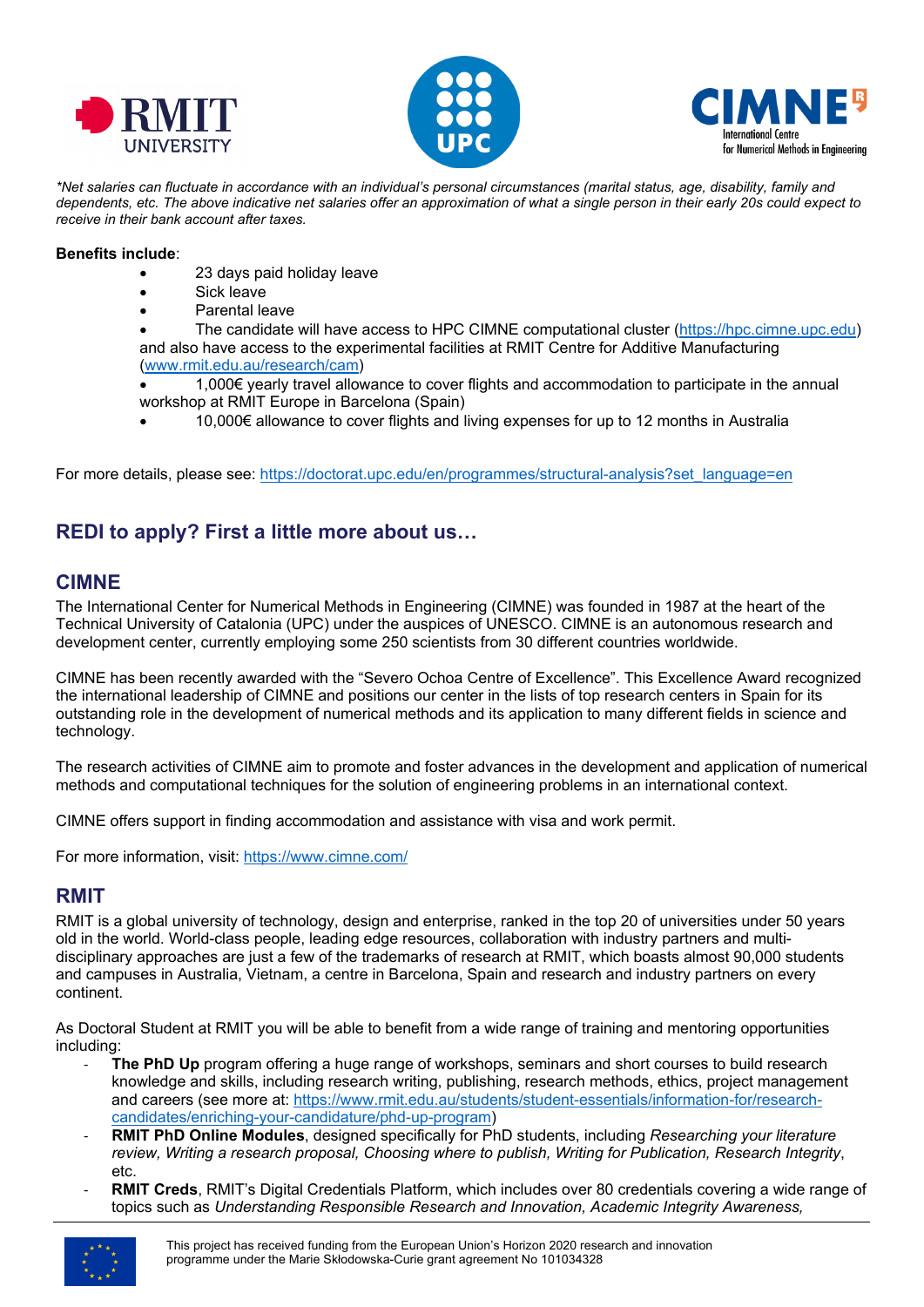





*Emotional Intelligence, Diversity Matters, Agile Ways of Working, Why Gender Matters, Cross Cultural Communications*, etc. (see more at: https://www.rmit.edu.au/study-with-us/levels-of-study/short-courses);

- The e-Grad School, the online learning modules of the Australian Technology Network (ATN) of Universities' covering a multitude of transferrable skills such as *Critical and Creative Thinking, Leadership and Communication, Entrepreneurship, Research Commercialisation, Public Policy*, etc.
	- **The RMIT Mentoring platform also** gives you access to mentoring from trained professionals and experts, including:
		- o *Career Mentoring* career guidance from industry professionals from all disciplines and global locations.
		- o *Women@RMIT Mentoring* career guidance from industry professionals who are committed to gender diversity and equality in the workplace (especially for female students in male dominated industries)
		- o *Pride Mentoring* a chance for students who identify as LGBTIQ+ to receive professional and social guidance from industry professionals who also identify as LGBTIQ+ or are familiar with the additional challenges these groups face in the workforce.

### Find out more: [rmit.edu.au](https://www.rmit.edu.au/)

### **UPC**

The Universitat Politècnica de Catalunya · BarcelonaTech (UPC) is a public institution of research and higher education in the fields of engineering, architecture, sciences and technology, and one of the leading technical universities in Europe. Every year, more than 6,000 bachelor's and master's students, more than 500 doctoral students graduate and 3,067 graduates in lifelong learning. The UPC has a high graduate employment rate: 93% of its graduates are in work and 76% find a job in under three months. It is ranked in the main international rankings.

The UPC has a wide spread presence in Catalonia, with nine campuses located in Barcelona and nearby towns: Castelldefels, Manresa, Sant Adrià de Besòs, Sant Cugat del Vallès, Terrassa, and Vilanova i la Geltrú.

The UPC is an International Campus of Excellence with two projects: the Barcelona Knowledge Campus (BKC) and the Energy Campus. Through these projects, it promotes employability, social cohesion and regional economic development. It interacts with research centres, science and technology parks, businesses and other agents as a hub for attracting talent in emerging research areas. In addition, through its four UNESCO Chairs, the UPC contributes to the exchange of knowledge and fosters cooperation.

The campuses are accessible, well connected by public transport and equipped with the necessary facilities and services to contribute to learning, research and university life.

UPC offers a wide range of training and mentoring opportunities to Doctoral Students including:

- Hola! Cultural and Language Reception Programme and the UPC Language Programme such as basic Catalan and Spanish courses. Visit this website for more information: [https://www.upc.edu/slt/en/language](https://www.upc.edu/slt/en/language-and-terminology-service/our-services#newtocatalonia)[and-terminology-service/our-](https://www.upc.edu/slt/en/language-and-terminology-service/our-services#newtocatalonia)services#newtocatalonia
- MOOC courses
- Summer courses

## **A little more about you…**

# **Eligibility**

**You need to fulfil criteria of the REDI program and both universities to be recruited.**

To apply for REDI, you must comply with the MSCA-COFUND eligibility criteria by the application deadline:

• **Be in the first four years Full-Time Equivalent (FTE) research experience** of your research career and not yet have been awarded a doctoral degree. FTE Research Experience is measured from the date when a researcher obtained the degree entitling him/her to embark on a doctorate, **AND**

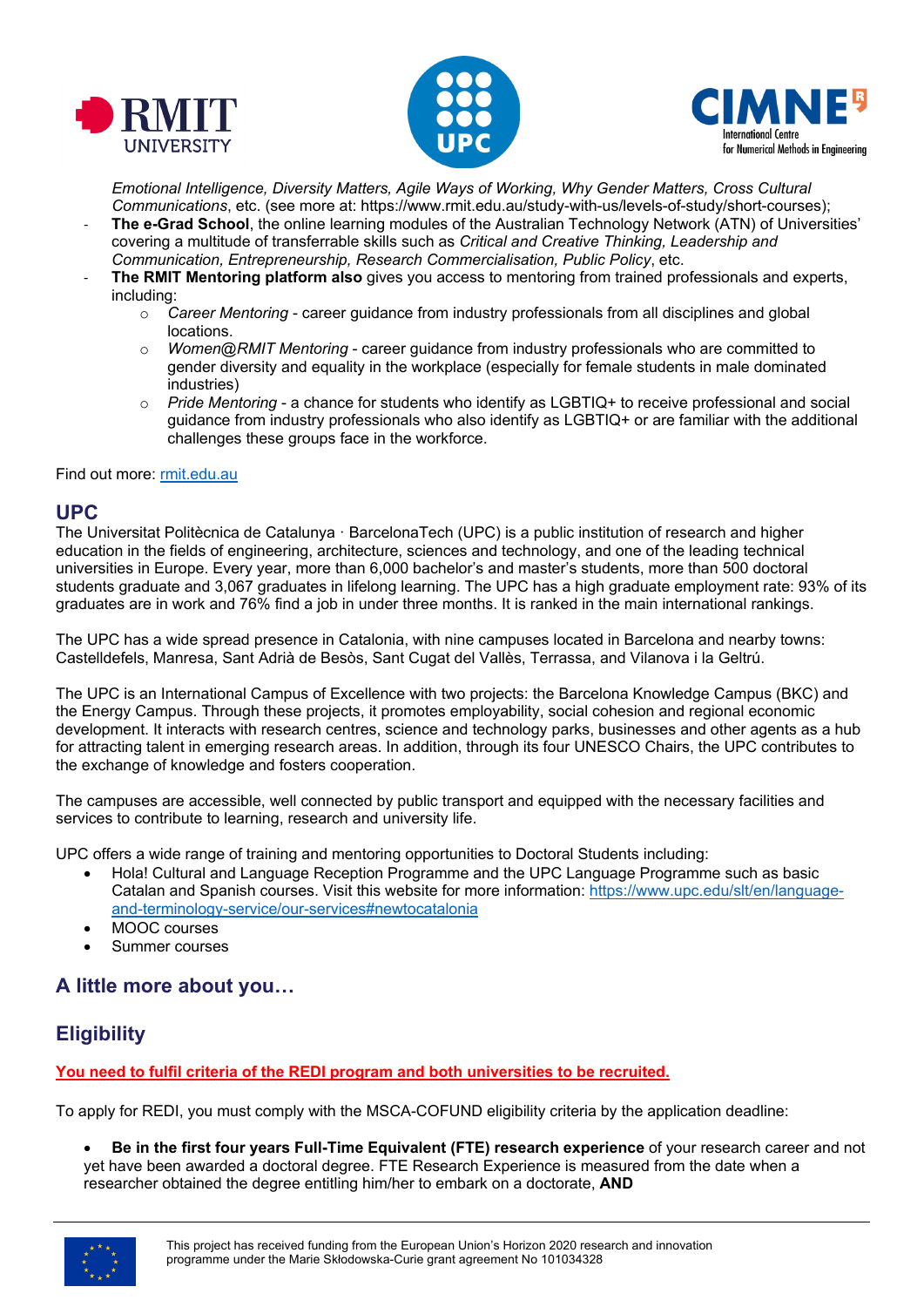





• **Not have resided or carried out your main activity (work, studies, etc.)** in the country of your research host for more than 12 months in the 3 years immediately before this call's deadline. Time spent as part of a procedure for obtaining refugee status under the Geneva Convention (1951 Refugee Convention and 1967 Protocol), compulsory national service and/or short stays such as holidays is not taken into account.

**AND** the following criteria:

- **Hold a bachelor's degree requiring at least 4 years of full-time study** in a relevant discipline awarded with honours and including a research component; **OR**
- **Hold a master's degree that includes a research component** or a master degree without a research component with at least a high distinction average; **OR**
- **Have evidence of appropriate academic qualifications and/or professional experience** demonstrating that the applicant has developed knowledge of the field of study or cognate field and the potential for research sufficient to undertake the chosen project.

### **AND**

• Have **English level C1 language proficiency**.

In addition to the above, if your application is successful, you will be required to:

- Apply for a working visa in Spain (More information: [http://www.exteriores.gob.es/Portal/en/ServiciosAlCiudadano/InformacionParaExtranjeros/Paginas/Requisitos](http://www.exteriores.gob.es/Portal/en/ServiciosAlCiudadano/InformacionParaExtranjeros/Paginas/RequisitosDeEntrada.aspx) [DeEntrada.aspx](http://www.exteriores.gob.es/Portal/en/ServiciosAlCiudadano/InformacionParaExtranjeros/Paginas/RequisitosDeEntrada.aspx))
- Apply for a student visa in Australia (More information: [https://www.rmit.edu.au/study](https://www.rmit.edu.au/study-with-us/international-students/apply-to-rmit-international-students/student-visas/apply-for-a-visa)-with-us/international[students/apply-to-rmit-international-students/student-visas/apply-for-a-visa\)](https://www.rmit.edu.au/study-with-us/international-students/apply-to-rmit-international-students/student-visas/apply-for-a-visa)

## **In addition to meeting the eligibility criteria for the REDI Program, you will also need to meet the admission criteria of both institutions:**

# **Admission at UPC**

You will be enrolled as Doctoral Student at UPC for the entire duration of the assignment. At admission, you will need to supply:

- Degree certificate and the transcript of records of a Bachelor and Master (original and photocopy) in Engineering, Science or Technology and have completed a master's degree in a field related to the scientific area of the programme.
- Demonstrate basic knowledge in the field of Structural Analysis, particularly with regard to the mechanics of continuous media; solid and fluid mechanics; and linear, nonlinear, static and dynamic behaviour of materials and structures. It is recommended that candidates have some knowledge of programming (Computational Mechanics).

Homologation of a degree issued under a foreign education system is not required, but the UPC must verify that the degree certifies a level of training equivalent to an official Spanish master's degree and qualifies the applicant for admission to doctoral studies in the country where it was issued. Admission on this basis does not imply homologation of the foreign degree or its recognition for any purpose other than admission to doctoral studies.